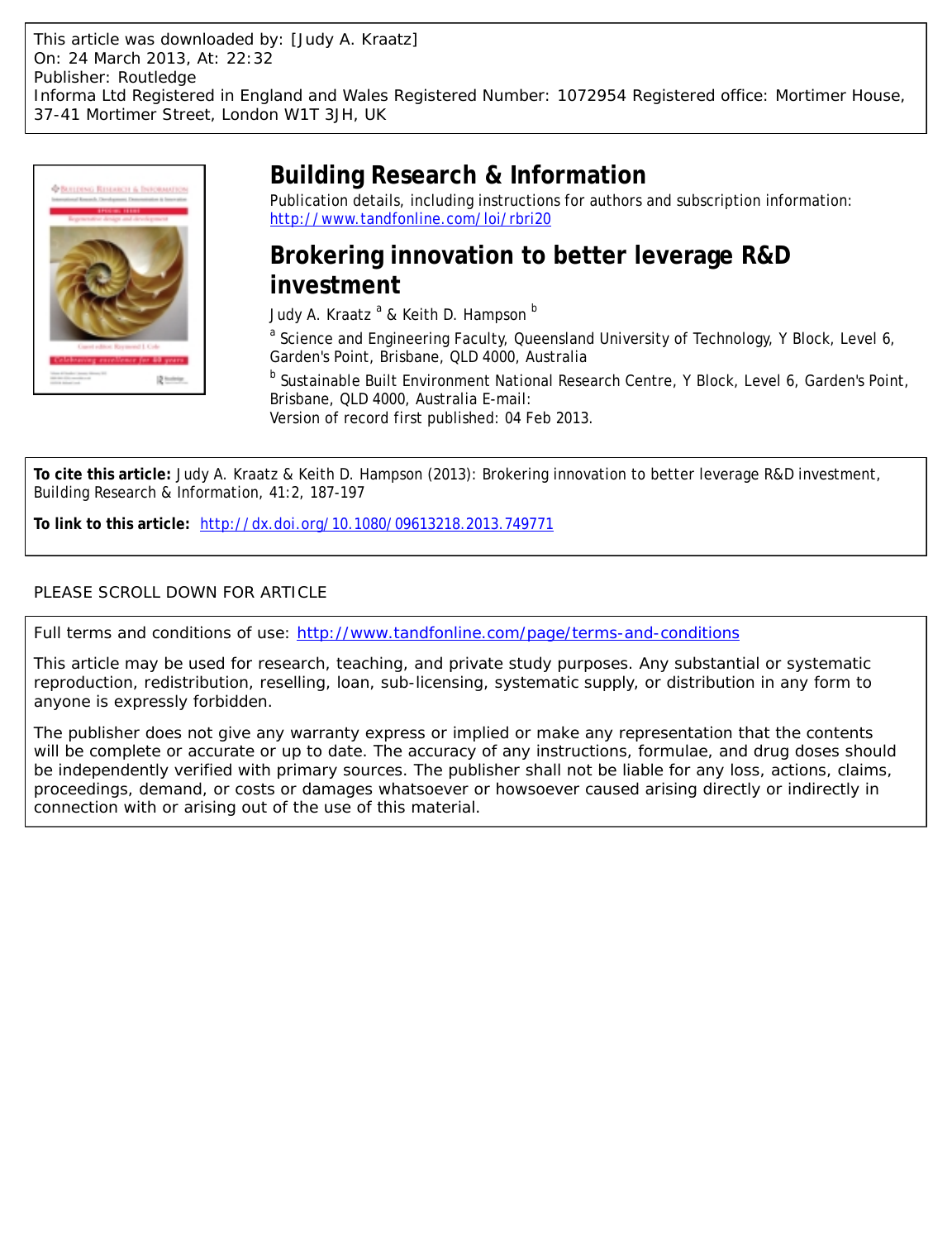INFORMATION PAPER

# Brokering innovation to better leverage R&D investment

Judy A. Kraatz<sup>1</sup> and Keith D. Hampson<sup>2</sup>

<sup>1</sup>Science and Engineering Faculty, Queensland University of Technology, Y Block, Level 6,Garden's Point, Brisbane,QLD 4000, Australia E-mail: j.kraatz@qut.edu.au

<sup>2</sup>Sustainable Built Environment National Research Centre, Y Block, Level 6, Garden's Point, Brisbane, QLD 4000, Australia E-mail: k.hampson@sbenrc.com.au

What is the contribution of innovation brokers in leveraging research and development (R&D) investment to enhance industry-wide capabilities? The case of the Australian Cooperative Research Centre for Construction Innovation (CRC CI) is considered in the context of motivating supply chain firms to improve their organizational capabilities in order to acquire, assimilate, transfer and exploit R&D outcomes to their advantage, and to create broader industry and national benefits. A previous audit and analysis has shown an increase in business R&D investment since 2001. The role of the CRC CI in contributing to growth in the absorptive capacity of the Australian construction industry as a whole is illustrated through two programmes: digital modelling/building information modelling (BIM) and construction site safety. Numerous positive outcomes in productivity, quality, improved safety and competitiveness were achieved between 2001 and 2009.

Keywords: construction industry, innovation, innovation brokers, research and development (R&D) investment, Australia

Quelle est la contribution des courtiers en innovation concernant l'exploitation des investissements en recherche et développement (R & D) pour renforcer les capacités dans l'ensemble du secteur ? Le cas du Centre de Recherche Coopérative Australienne pour l'Innovation dans le Bâtiment (CRC CI – Australian Cooperative Research Centre for Construction Innovation) est étudié dans le contexte de l'incitation des entreprises de la chaîne logistique à améliorer leurs capacités organisationnelles afin d'acquérir, assimiler, transférer et exploiter les résultats de la recherche et développement à leur avantage, et de créer des avantages plus larges au niveau de l'industrie et du pays. Une précédente analyse et audit a montré une augmentation des investissements de R & D des entreprises depuis 2001. Le rôle joué par le CRC CI dans l'augmentation de la capacité d'absorption de l'industrie australienne du bâtiment dans son ensemble est illustré par deux programmes : la modélisation numérique/modélisation des informations sur le bâtiment (BIM) et la sécurité sur les chantiers de construction. De nombreux résultats positifs en termes de productivité, de qualité, d'amélioration de la sécurité et de compétitivité ont été obtenus entre 2001 et 2009.

Mots clés: industrie du bâtiment, innovation, courtiers en innovation, investissements en recherche et développement (R & D), Australie

#### Introduction

Major challenges exist for the Australian construction industry (comprising the property, planning, design, construction and facility management supply chain) in effectively leveraging research and development (R&D) investment due to the disaggregated nature of this industry (Department of Industry, Innovation, Science and Research (DIISR), 1999); the predominance of small to medium-sized enterprises (SMEs) (the industry employs some 950 000 people through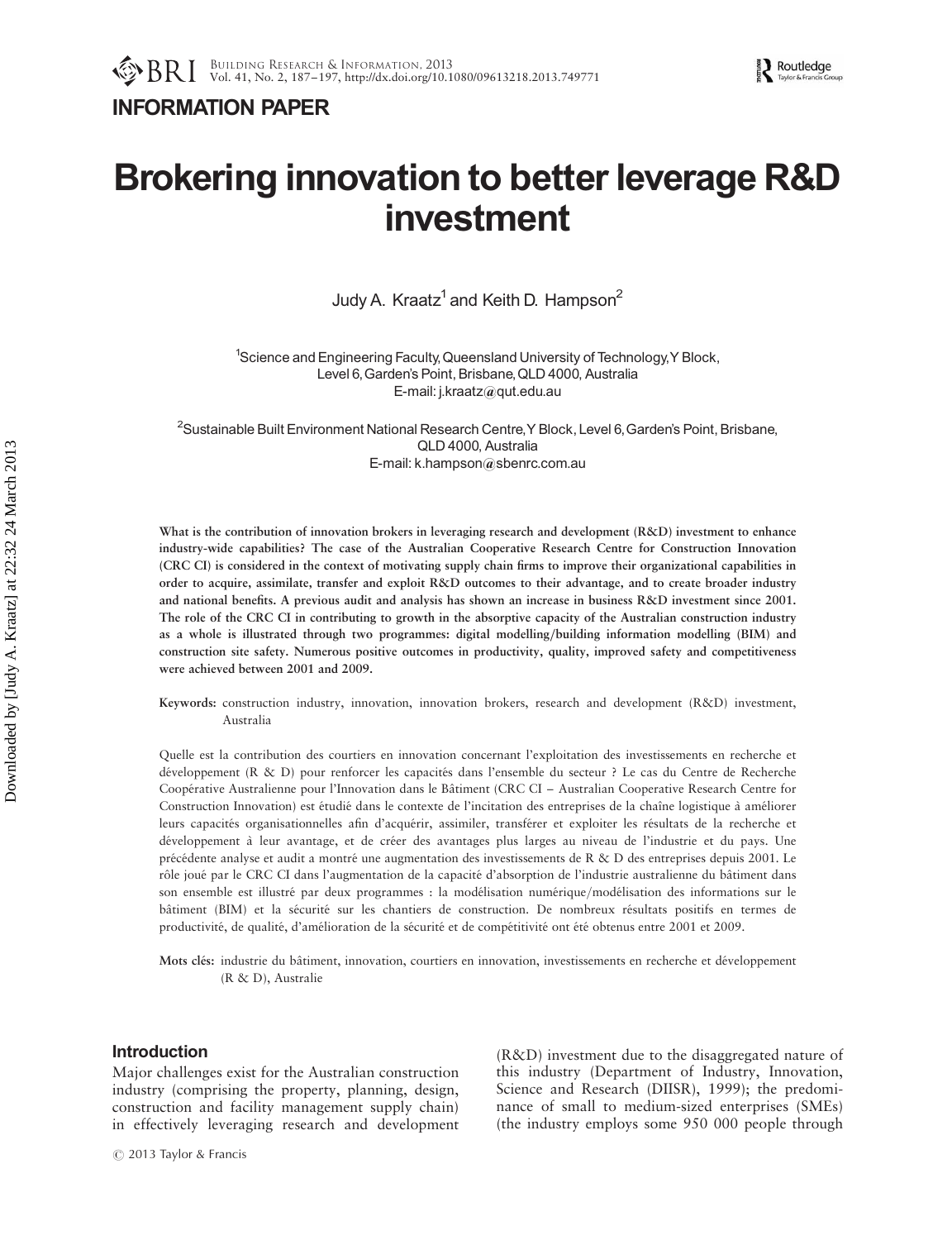250 000 firms); intense competition; a history of limited investment in R&D and new technologies; and a project-based culture focusing on short-term business cycles (Newton, Hampson, and Drogemuller, 2009).

There has been a substantial increase in private sector R&D investment in Australia between 1990 and 2008, especially since 2001. By 2008 Australian businesses were recorded as spending eight times as much on construction-related R&D as public institutions (Barlow, 2012, p. 4).<sup>1</sup>

Simultaneously, productivity in this sector continues to lag behind the rest of the economy (Allen Consulting Group, 2010). Understanding this shift in investment and mechanisms for translating this investment into enhanced performance is the subject of current paper. Investigation is focused on maximizing the benefit of R&D, with the intent of developing policy guidelines to assist both the private and the public sectors to maximize this investment.

This issue is addressed in connection with the contributory role of innovation brokers in motivating supply chain participants to better focus R&D investment and in turn boost the benefits of R&D to this industry. This is being considered in the context of the ability of an innovation broker to increase organizational capability in relation to the acquisition, assimilation, transformation and exploitation of external knowledge for enhanced competitive advantage (Zahra and George, 2002). The role of the Cooperative Research Centre for Construction Innovation (CRC CI) as a nationwide innovation broker in Australia is considered from 2001 to 2009 for maximizing outcomes of R&D expenditure. In 2009 the functions and activities of this organization transferred to the Australian Sustainable Built Environment National Research Centre (SBEnrc).

The paper is structured as follows. First, the nature of R&D investment trends in the Australia construction industry is highlighted. Second, the conceptual framework is outlined, addressing the role of innovation brokers in building the absorptive capacity of the industry. Third, the contribution of a key national innovation broker, the CRC CI, to amplify the impact of R&D investment on Australia's construction industry since 2001 is illustrated.

#### **Background**

DIISR (1999) illustrates the nature of this sector, highlighting the large number of players (Figure 1).

The Australian Expert Group on Industry Studies (Marceau, Hampson, and Manley, 1999) recognized this industry as a 'product system' as opposed to a cluster, complex or sector (Figure 2). This definition reflects both: (1) its reach into both services and



Figure 1 Building and construction industry cluster map. Source: Department of Industry, Innovation, Science and Research (DIISR) (1999), p.10)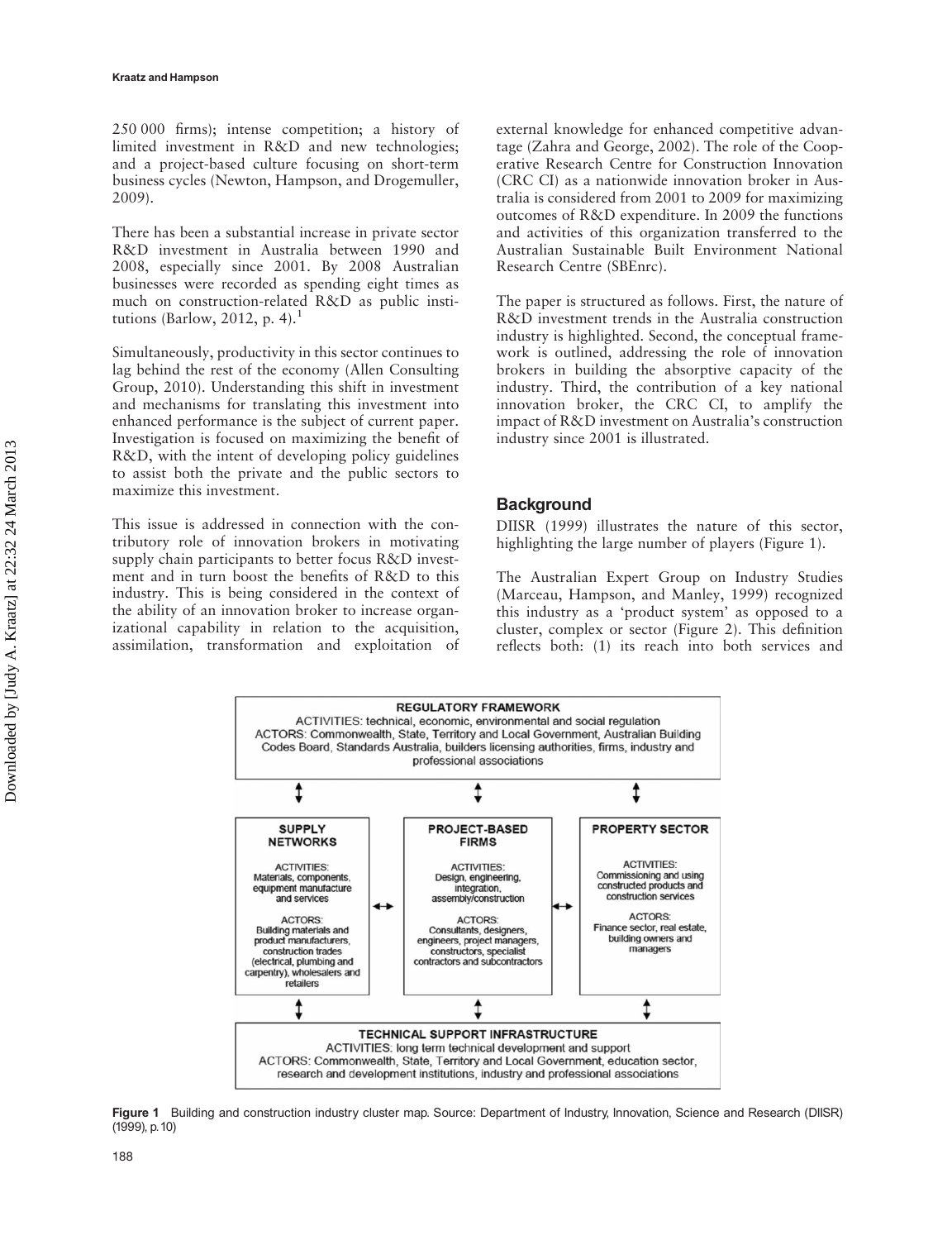

Figure 2 Map of the creation-production-distribution chain. Source: Marceau, Hampson, and Manley (1999), p. 37

manufacturing; and (2) the manner in which innovation in this system spans products, processes and services.

The Australian Royal Commission into the Building and Construction Industry report (Cole, 2003) highlights the complexity and interrelatedness of those involved in the Australian construction industry listing over 80 major employer and industry associations, organizations and unions. De Valence (2010) presents industry-related data demonstrating the need for an inclusive approach and identifies a number of distinct industry sectors within the product system (Table 1).

The cumulative value of this industry in Australia in 2008 was A\$160 billion (Newton et al., 2009), accounting for 14–20% of the national gross domestic product (GDP) (Furneaux, Hampson, Scuderi, and Kajewski, 2010).

| Engineering                           | Road and bridge construction; electrical<br>generation and transmission; water<br>and sewerage; processing plants;<br>miscellaneous including rail,<br>harbours, recreational and pipelines |
|---------------------------------------|---------------------------------------------------------------------------------------------------------------------------------------------------------------------------------------------|
| Non-residential<br>building - private | Commercial offices; hotels, factories;<br>shops; other including warehouses,<br>terminals, service stations, car parks,<br>telephone exchanges, etc.                                        |
| Non-residential<br>building - public  | Educational; health; recreational                                                                                                                                                           |

Source: Compiled from De Valence (2010), pp. 54-55.

In its 2010 report on productivity in the Australian construction industry (in the context of assessing the impacts of building information modelling), the Allen Consulting Group (2010) reported that:

labour productivity in the construction sector has been growing, albeit at a slower rate than the aggregate productivity in Australia. (p. 6)

Additionally they highlight that productivity in:

the rental, hiring and real estate services and professional, scientific and technical services sectors ... has actually declined since early 2000, while overall productivity in Australia is growing. (p. 6)

Whilst Winch (2003) challenges the comparisons of the construction industry with other (e.g. manufacturing) sectors, Manley and Kajewski's (2011, p. 10) analysis of findings from a 2004 industry-wide survey reveal a focus on productivity improvement. These findings show just over half of the respondents reported the desire for efficiency and productivity improvements as a key driver for their innovation efforts. To address this issue of lagging productivity (whether perceived or actual), the Australian Procurement and Construction Council (APCC) and the Australian Construction Industry Forum (ACIF), together with the CRC CI identified and operationalized a set of national Key Performance Indicators (KPIs) to track productivity performance across the industry in 2007. The KPIs relate to: safety; productivity and competitiveness; economic security; workplace capability; and environmental sustainability/eco-efficiency. Maximizing outcomes and impacts of R&D investment in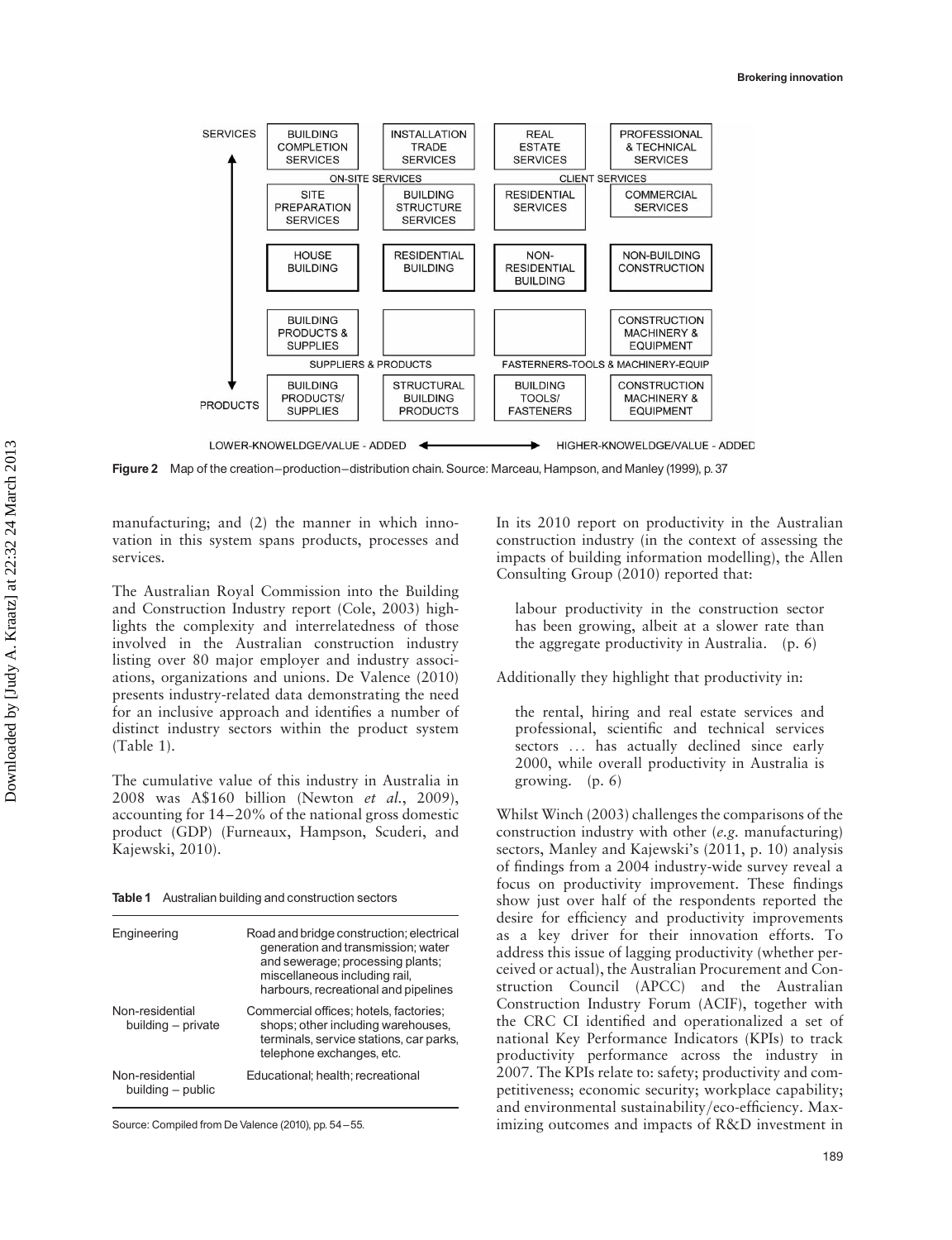this industry is therefore both an industry-wide priority and a challenge due to its expansive nature, and poor track record to date in improving productivity. This paper addresses this issue by investigating the role of innovation brokerage in maximizing the outcomes of R&D investment.

#### Past R&D investment

Hampson and Manley (2001) highlight a downward trend in public sector investment in the Australian construction industry from 1992 to 1997 (Table 2).

Most recently Barlow (2012) identified a substantial increase in private sector investment between 1992 and 2008 (in particular since 2001) whilst the public sector investment continued to decrease as a percentage of total spending. In the early 1990s, Australian public institutions were spending nearly three times more on construction-related R&D than did Australian businesses. Yet by 2008, Australian businesses were spending eight times as much on construction-related R&D as public research institutions (Table 3). This trend has continued with an increase in overall investment of approximately 3.8% between 1992–1993 and 2008–2009.

Since 2001, R&D spending in the construction sector has been outperforming that of business as a whole (Figure 3). Note that Figure 3 compares construction

Table 2 Public sector research and development (R&D) expenditures in construction as a percentage of total R&D

| Year      | $\%$ |
|-----------|------|
| 1992-1993 | 74.7 |
| 1994-1995 | 62.5 |
| 1996-1997 | 59.8 |
|           |      |

Sources: Derived from Marceau, Hampson, and Manley (1999), p. 61; and Hampson and Manley (2001)



Figure 3 Growth in 'construction' research and development (R&D) relative to total business R&D. Source: Barlow (2012), p. 9. Note: (1) it is derived from ABS 8109; (2) it compares business R&D expenditures focused on the socio-economic objective 'construction' (left axis) with total business R&D expenditures (right axis); and (3) the right axis has been adjusted so that the growth rates of both curves from 1992 are comparable

R&D expenditures (left axis) with total business R&D expenditures (right axis); the right axis has been adjusted so that the growth rates of both curves from 1992 are comparable.

It is important to note that a greater percentage of construction research is now being undertaken within the construction sector itself (as defined by ANZSIC 2006 classification scheme as used in ABS 8104). In 1992, 43% of this activity was performed outside the construction industry, while in 2008 this figure had dropped to 17% (Table 4).

Figure 4 contrasts growth patterns in three sectors of the construction industry with those of three relevant manufacturing sectors. It highlights the fact that the most rapid growth has occurred in the building construction and heavy and civil engineering construction

|  | Table 3 National research and development (R&D) trends in construction |  |  |
|--|------------------------------------------------------------------------|--|--|
|--|------------------------------------------------------------------------|--|--|

|               | <b>Business R&amp;D</b> |                                                 | <b>Public R&amp;D</b> |                                                   |
|---------------|-------------------------|-------------------------------------------------|-----------------------|---------------------------------------------------|
|               | A\$                     | As a percentage<br>of Australian business total | A\$                   | As a percentage of<br>the Australian public total |
| 1992-1993     | 27 million              | 0.9                                             | 78 million            | 2.2                                               |
| 2008-2009     | 1.12 billion            | 6.5                                             | 136 million           | 1.2                                               |
| $2009 - 2010$ | 1.13 billion            | 6.8                                             | Not yet available     |                                                   |

Note: (1) Values are derived from ABS 8112 and ABS 8104; (2) the table shows R&D expenditures by sector focused on the socio-economic objective (SOE) 'construction'; (3) 'Public R&D' counts R&D from the university sector and from state and federal government agencies; and (4) dollar values are shown in current terms, i.e. without the use of multipliers to account for inflation. Source: Barlow (2012), p. 4.

Downloaded by [Judy A. Kraatz] at 22:32 24 March 2013 Downloaded by [Judy A. Kraatz] at 22:32 24 March 2013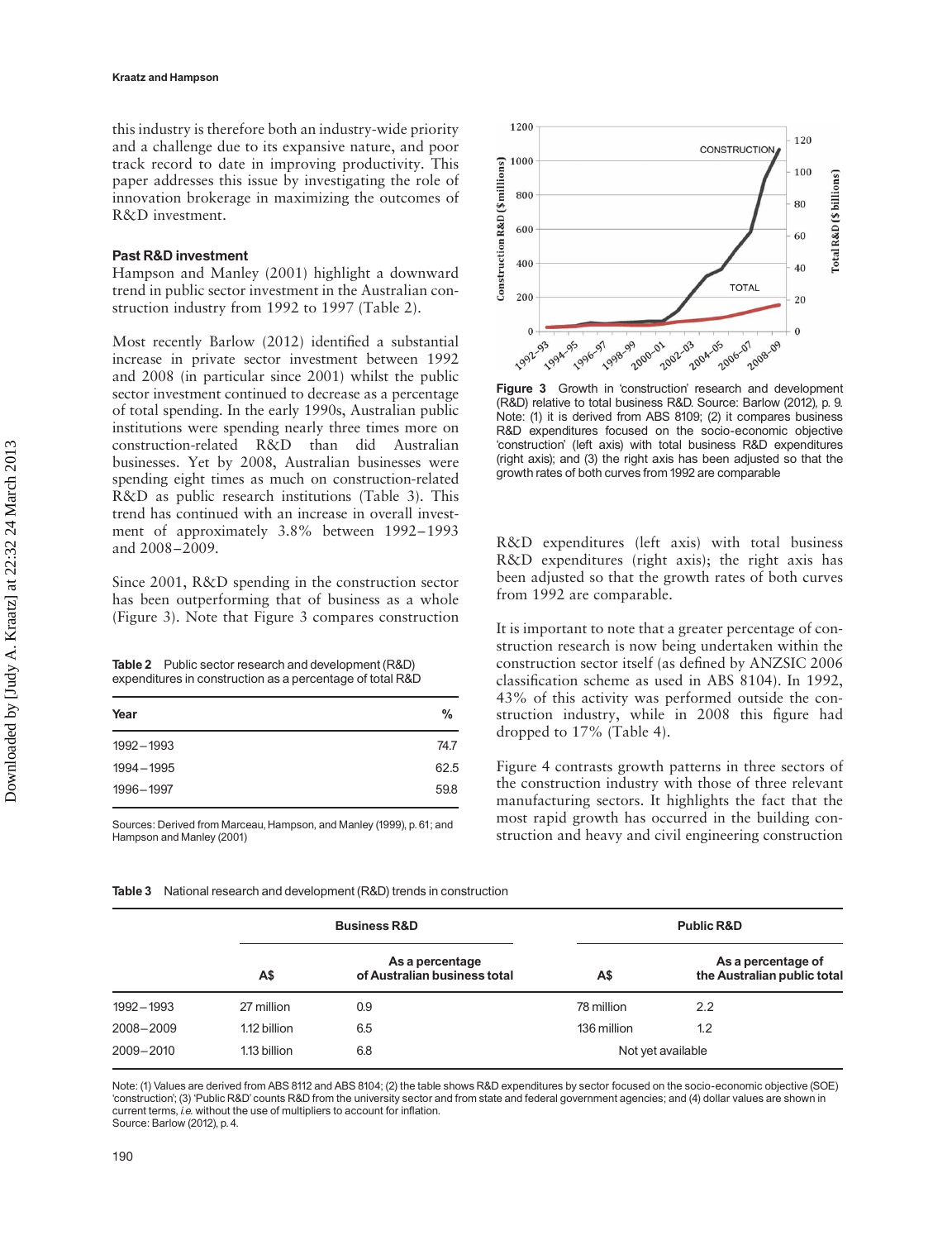|      | Socio-economic objective: construction |                                                     | Industrial sector: construction industry |                                                     |
|------|----------------------------------------|-----------------------------------------------------|------------------------------------------|-----------------------------------------------------|
|      | Current<br>A\$                         | As a percentage of the<br>Australian business total | Current<br>A\$                           | As a percentage of the<br>Australian business total |
| 1992 | 27 million                             | 0.9                                                 | 15 million                               | 0.5                                                 |
| 2008 | 1.13 billion                           | 6.8                                                 | 977 million                              | 5.9                                                 |

Table 4 Business research and development (R&D) trends in construction

Note: (1) Values are derived from ABS 8104; and (2) the table shows Australian business R&D expenditures focused on the socio-economic objective 'construction' and reported by the construction industry.

Source: Barlow (2012), p.10.

sectors. This disparity in growth between these and the construction services sector also raises additional questions for future investigation.

This shift in R&D investment from government funding to private sector funding in the past decade may reflect an underlying growing self-awareness and research confidence within the construction industry. An improved understanding of the conditions generating these changes and any associated underlying structural adjustments is important to inform future R&D investment and its management and dissemination to ensure maximum impact.

#### Conceptual framework

Winch (2005) discusses the construction industry as a player in a 'low-velocity innovation game'. Four emerging themes identified by Winch include the relative



Figure 4 Research and development (R&D) growth trends by industry sector. Source: Barlow (2012), p. 25. Note: (1) it is also derived from ABS 8104:  $A =$  heavy and civil engineering construction;  $B =$  building construction;  $C =$  fabricated metal product manufacturing;  $\bar{D} =$  construction services;  $E =$  nonmetallic mineral product manufacturing; and  $F =$  wood product manufacturing

importance of: (1) 'roadmap research' (rather than 'the search for new technologies'); (2) clients as the key stakeholders in the innovation process; (3) 'the importance of working in networks' (as facilitated by innovation brokers in this industry); and (4) the 'relative unimportance of universities as the sources of new ideas' (pp. 85–86).

Côté and Miller (2012) contribute to a further clarification of the relevant nature of innovation, being incremental and that which is undertaken in a mature market where sustaining competitive advantage is a driver. The authors propose that in this environment:

customers call upon 'experts' to help them develop innovative projects that redefine the state of the art. (p. 9)

CRC CI aimed to provide an environment in which partner organizations (and consequently their suppliers) were able to leverage their R&D investment. CRC CI delivery strategies were closely aligned with the first three of the themes identified by Winch (2005).

Winch (2005) defines construction industry-focused innovation brokers as organizations 'acting as a member of a network of firms' focused on 'enabling other organisations to innovate' (p. 91). Winch and Courtney (2007) further state that brokers play a key role 'facilitating diffusion' (p. 747). From the point of view of the absorptive capacity, the role played by an innovation broker may be examined in terms of the improvement of those capabilities which enable an organization:

to recognise the value of new, external information, assimilate it, and apply it to commercial ends. (p. 128)

Zahra and George (2002) further extend this idea by highlighting the distinction between potential capacity (i.e. the firm's ability to acquire and assimilate knowledge – inbound absorptive capacity), and realized capacity defined as 'the ability to transform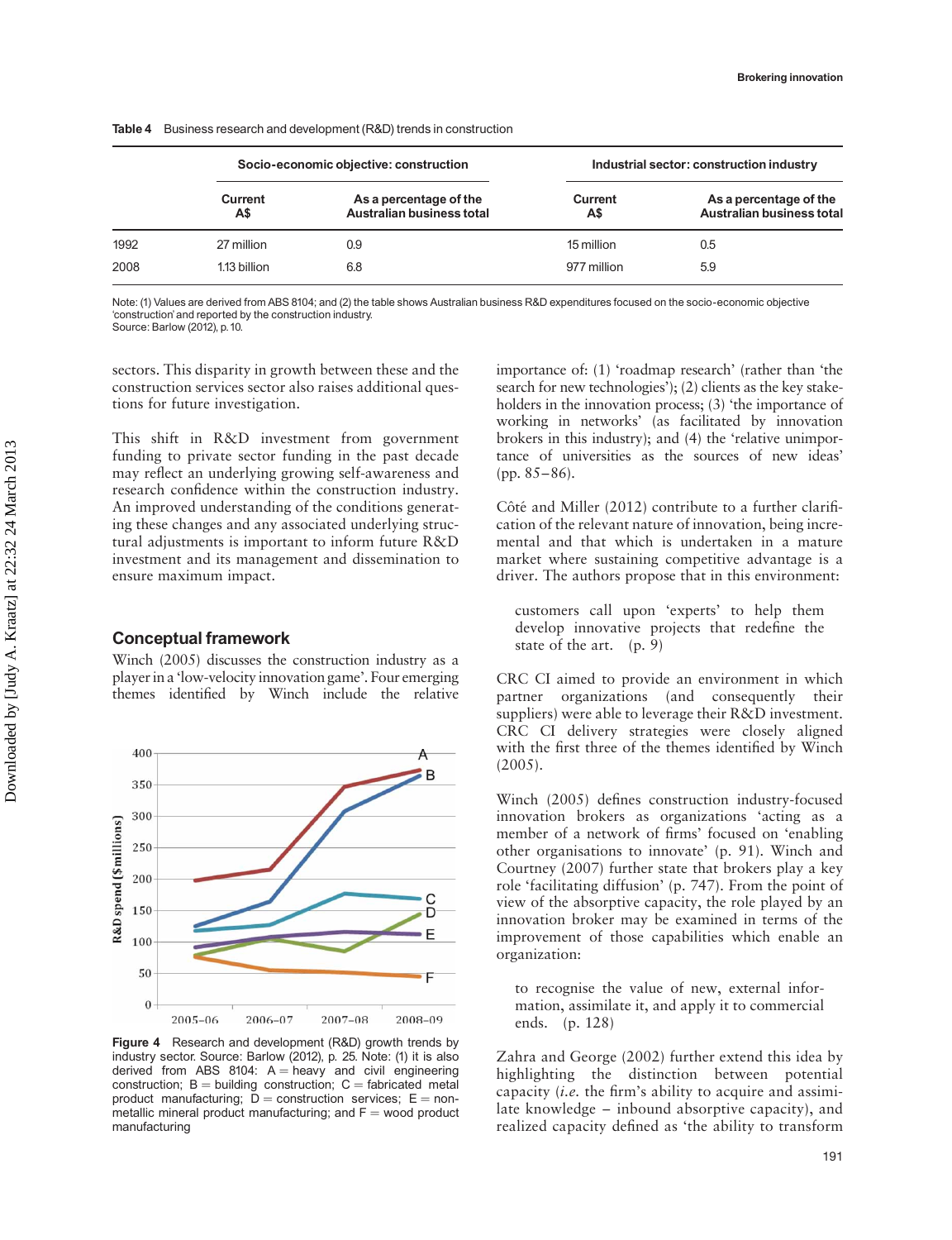and exploit knowledge'. The latter is especially important to the capacity to create competitive advantage.

Spithoven, Clarysse, and Knockaert (2010) explore the role of construction-related collective research centres in Belgium and their role in enhancing the absorptive capacity of SMEs in that country. They conclude that such intermediary organizations do make a contribution to the ability of organizations to benefit from new knowledge through undertaking functions such as knowledge intelligence, agency and repository (through activities such as gatekeeping, roadmapping, establishing technical libraries and the like). By fulfilling these functions, 'the collective research centres absorb knowledge from the external environment' and adapt it to members' needs (p. 139).

Manley and Kajewski (2011) report findings from a 2004 Australian industry-wide survey which demonstrates both knowledge and human resource strategies were of key importance to the industry. These approaches suggest that the Australian industry has been actively growing organizational capacity in relation to the acquisition and exploitation of knowledge throughout the past decade (in order to build their competitive advantage). This aligns with previously highlighted evidence from Barlow (2012) regarding the growth in business R&D in this sector in Australia.

#### Brokering innovation

The present paper adopts Zahra and George's (2002) conception of the four capabilities (and associated components) of absorptive capacity: acquisition, assimilation, transformation and exploitation. Key influences on organizational ability to acquire knowledge are 'intensity, speed, and direction' (p. 189). In terms of assimilation, an organization's routines and processes are vital if an organization is to benefit from external sources of knowledge (p. 189). Transformation is an organization's:

capability to develop and refine the routines that facilitate combining existing knowledge and the newly acquired and assimilated knowledge. (p. 190)

And finally, exploitation is examined as a capability based on the routines that allow firms to refine, extend and leverage existing competencies or to create new ones by incorporating 'newly acquired and transformed knowledge' into its operations (p. 190).

Further to this, Winch (2005) highlights some of the important characteristics of innovation brokers which contribute to their effectiveness in the lowvelocity innovation environment of the construction industry. These include: 'the ability to integrate across networks' (p. 86); 'providing a neutral space' (p. 87); being an intermediary between the source of innovation (e.g. the research partner) and the implementers (e.g. the industry partner) (p. 91); providing objective validation (p. 91); and assisting in the diffusion of research findings and outcomes (p. 91).

Based on this conception, the following narrative provides a series of examples from projects delivered through the CRC CI between 2001 and 2009 to illustrate how the innovation broker contributed to the acquisition, assimilation, transfer and exploitation of knowledge in organizations within the Australian construction industry.

#### CRC CI as innovation broker

This collaboration brought together 28 industry, government and research partners from across Australia with an initial A\$14 million contribution from the Australian government; A\$10 million in cash contributions from the participating organizations; and a further A\$40 million in in-kind support (as reported in annual reports) from over 400 individuals (Hampson, Messer, and Manley, 2007). Prior to its formal establishment in 2001, a nascent and active set of relationships existed between researchers and industry across Australia.<sup>2</sup> Additionally throughout the 1990s a series of national initiatives and investigations were focusing on the performance of the building and construction industry. Impetus for the CRC CI joint venture came from two key sources. The first was from the Australian government's 'Building for Growth' Action Agenda, which aimed to enhance the long-term competitive advantage of Australian businesses. The second was from the momentum and experience gained through a research collaboration undertaken on the design and construction of the National Museum of Australia on the Acton Peninsular (Canberra, ACT, Australia).

An important feature of the CRC CI was the appointment of both industry and research partners to lead each of the three research programmes to ensure:

that national collaboration and industry focus was encouraged and maintained throughout the research and implementation phases. (Hampson et al., 2007, p. 3)

These Research Program Directors and Deputy Directors, along with the Chair of the Research Committee, formed the Research Leadership Team which in conjunction with the Research Committee reported to the CRC CI Board on research policy, strategy and planning, as well as undertaking reviews and evaluations of the project and programme outcomes (CRC CI,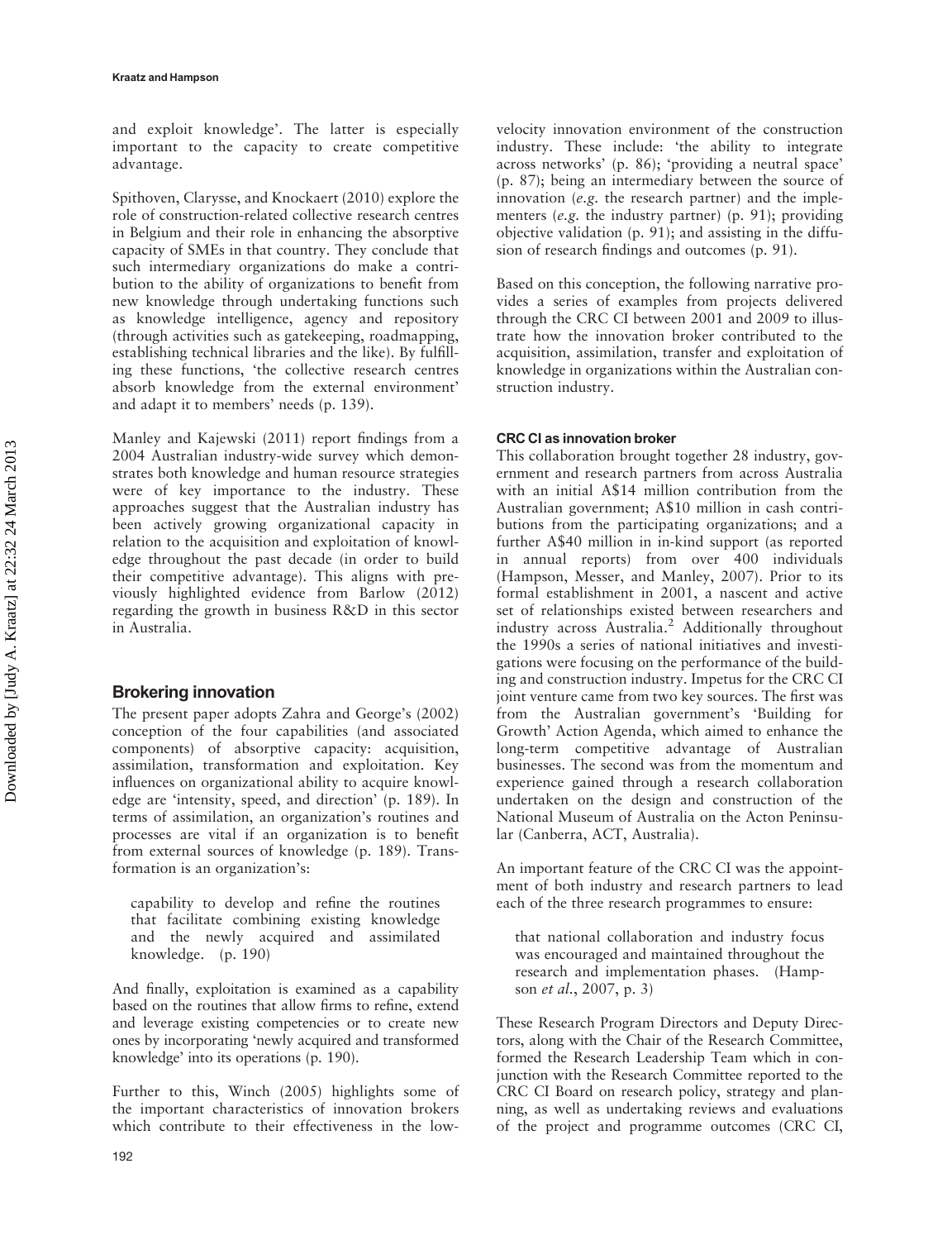2005, p. 8). Manley and Thorburn (1997, p. 10) discuss such research interactions and emphasize that 'innovation becomes a team effort' as all aspects of product generation, production and marketing are tackled together (Rimens, 1996, p. 24, cited in Manley and Thorburn, 1997, p. 11). Schiele and Krummaker (2011) note the importance of: (1) opportunities for knowledge transfer by bringing academics and practitioners together as co-researchers; and (2) that such collaboration provides the opportunity for meta-discourse to arise between both parties, thus enhancing the richness of the experience. CRC CI projects were required to have the active engagement of at least two industry partners and at least two research partners to ensure academic rigor and practical application for the industry as well as to encourage collaboration.

Winch (2005) draws further attention to the importance of translating knowledge acquired through such networks as best-practice exemplars into business-as-usual practice. He notes the role of organizational absorptive capacity in achieving this, as a result of 'their greater ability to learn and implement new ideas' (p. 95). This capacity was developed both within partner organizations, and more broadly through active liaison with a range of industry associations.<sup>3</sup>

The following two examples illustrate how the CRC CI acted as an innovation broker. Its contribution was through enhancing partner organizations' (and their suppliers') mechanisms for the acquisition, assimilation, transfer and exploitation of knowledge. Examples have been drawn from two themes: (1) digital modelling and building information modelling (BIM); and (2) construction site safety.

#### Digital modelling and BIM

In line with a central vision to increase industry productivity, several projects addressed the issue of improving productivity through the use of digital modelling and BIM. Table 5 presents activities aligned with Zahra and George's (2002) capabilities and components by way of demonstrating the CRC CI's role

Table 5 Digital modelling and building information modelling (BIM)

| Capability     | Component                                                                                                     | <b>Example</b>                                                                                                                                                                                                                                                                                                                                                                                                                                                                                              |
|----------------|---------------------------------------------------------------------------------------------------------------|-------------------------------------------------------------------------------------------------------------------------------------------------------------------------------------------------------------------------------------------------------------------------------------------------------------------------------------------------------------------------------------------------------------------------------------------------------------------------------------------------------------|
| Acquisition    | Intensity, speed and direction                                                                                | Demonstrated through several projects, including:<br>• Benchmarking Information and Communication Technology<br>Uptake & Integration (2002)<br>• Life Cycle Modelling and Design Knowledge Development in<br>Virtual Environments (2001-2004)<br>• Sydney Opera House - FM Exemplar Project (2005-2006)<br>· Off-Site Manufacture in Australia (2006-2007)<br>· Business Drivers for BIM (2006-2007)<br>• National BIM Guidelines & Case Studies (2007-2008)                                                |
| Assimilation   | Routines and processes enabling organizations<br>to analyse, process, interpret and understand<br>information | Engagement with partners for alpha and beta testing products;<br>development of business processes alongside software,<br>including:<br>• LCADesign <sup>TM</sup> (Life Cycle Analysis of Design) – a tool to enable<br>informed decision-making on the environmental impact of<br>buildings from three-dimensional (3D) computer-aided design<br>(CAD) drawings<br>• DesignCheck – a tool to allow quick and easy compliance<br>assessment against building codes through interrogating 3D<br>CAD drawings |
| Transformation | Develop and refine routines to combine existing<br>and new knowledge                                          | Application of pilot projects with partner organizations and case<br>studies, including:<br>• National Guidelines for Digital Modelling (Cooperative<br>Research Centre for Construction Innovation (CRC CI), 2009a)<br>- an overview of the effect of BIM on current working practices;<br>what is needed to move to a model-based environment; and<br>recommendations and guidelines for model creation                                                                                                   |
| Exploitation   | Routines enabling firm to refine, extend and<br>leverage existing capabilities                                | Examples of integration into partner work practices, e.g. CRC CI<br>$(2009b)$ :<br>• North Lakes Police Station (2008) - Queensland Department<br>of Public Works used BIM for multidisciplinary sharing of<br>information internally, and with a steel fabricator<br>• 1 Bligh Street (completed 2011) - a major commercial project to<br>implement multidisciplinary BIM and the first BIM project for<br>ARUPs services engineer's team following early advice from<br>the CRC CI                        |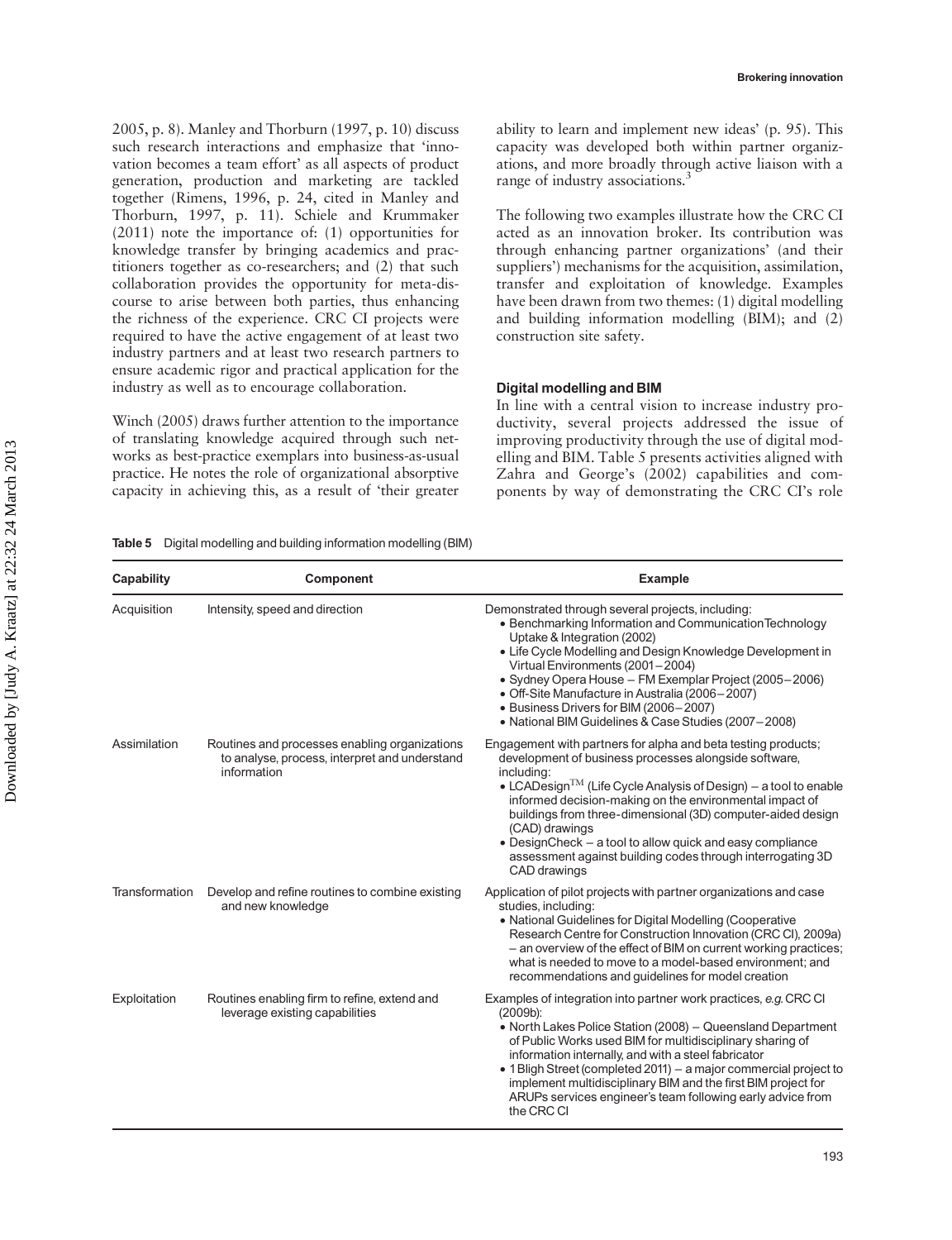as an innovation broker contributing to industry capabilities.

To illustrate this further, the CRC CI's Sydney Opera House FM Exemplar project, led by Rider Hunt and the Facility Management Association of Australia (FMA), provides a key example. Its intent was to deliver an integrated solution for Australia's facilities management (FM) sector across strategic, management and operational levels. Project activity occurred in the context of a suite of projects related to information and communication technology (ICT) and BIM. The acquisition and assimilation of knowledge occurred though the active engagement of industry partners and research partners. Knowledge transfer was achieved through the Australian government's Facilities Management Action Agenda; FMA, and CRC CI publications and workshops. Exploitation of this knowledge is demonstrated in the National Guidelines for Digital Modelling (CRC CI, 2009a, 2009b) which includes six case studies projects from across Australia.

Key recommendations from this project included: the ratification of draft BIM standards; liaison with government agencies and industry management and collaboration processes required for BIM-related FM implementation; and working with suppliers and contractors to develop more appropriate procurement systems (CRC CI, 2007a, p. 18). Outcomes included the publication of: (1) FM as a Business Enabler (CRC CI, 2007b) demonstrating innovative methods for improving FM performance, aligning services and performance objectives; and (2) Adopting BIM for Facilities Management: Solutions for Managing the Sydney Opera House (CRC CI, 2007c) demonstrating the application of ICT and BIM; the benefits of digitizing design documentation and operational and maintenance manuals. The latter document also included a strategy for the Sydney Opera House's future adoption of BIM. Findings were disseminated to 300 attendees of FM industry conferences (organized by the CRC CI) in November 2006, and to many thousands more since through conferences, and industry and academic publications. Knowledge processes and tools developed in the course of this project have been used by the Sydney Opera House to demonstrate to its stakeholders that effectiveness in its FM services portfolio could be enhanced (CRC CI, 2006a, p. 13).

The impact of this research can be evidenced through industry recognition. One example is winning awards including the 2007 FMA Rider Hunt – Terotech Industry Achievement Award for advancing facility management strategy and practice. The BIM component of the project also featured in two international awards: the Jury's Choice Category of the American Institute of Architects, Technology in Architectural Practice 2007 awards; and the Bentley Awards for Excellence 2007 Award for BIM in Multiple Disciplines. This research is acknowledged globally as a milestone project in demonstrating the value of BIM to an existing (and highly complex) building.

#### Construction site safety

Workplace fatalities in Australia's construction industry cost the nation A\$3.6 billion each year. Research also shows that 20–24 year olds in the building and construction industry are four times more likely to have a fatal accident than those in other industries (John Holland and Cooperative Research Centre for Construction Innovation (CRC CI), 2010, p. 2). Between 2004 and 2009, the CRC CI led health and safety-based research projects in an effort to address this critical national issue.

Table 6 provides examples of activities of this innovation broker in line with Zahra and George's (2002) capabilities and components of absorptive capacity.

To illustrate the reach of the brokerage activities, the Construction Safety Competency Framework project had significant involvement (via focus groups, interviews and surveys) with 14 contractors; the Australian Constructors Association (ACA); the Australian Council of Trade Unions (ACTU); the Construction, Forestry, Mining and Energy Union (CFMEU); and State and Territory safety regulators. This framework identifies the critical safety management tasks required to improve site safety. Implementation is occurring nationally, in collaboration with industry and with the Office of the Federal Safety Commissioner through the development of toolkits and safety effectiveness indicators.

This project supported a second, Safer Construction, delivered in collaboration with the Engineers Australia-convened Safer Construction Taskforce and peak national associations for clients, designers and constructors, resulting in the publication of an industrywide best-practice guide. The aim of this taskforce was the reduction of construction workplace accidents through the creation of a voluntary national practice guide (CRC CI, 2006a, p. 19).

These projects have thus had a broad impact and been implemented in organizations including John Holland, Queensland Transport and Main Roads (QTMR), Bovis Lend Lease, Joss Group, and Laing O'Rourke with approximately 14 000 construction workers undertaking safety training based on the CRC CI framework. Exploitation of this newly created knowledge is evidenced by partners developing and enhancing their own unique safety frameworks. John Holland, for example, has used the outcomes of the Construction Site Safety Project to enhance its Passport to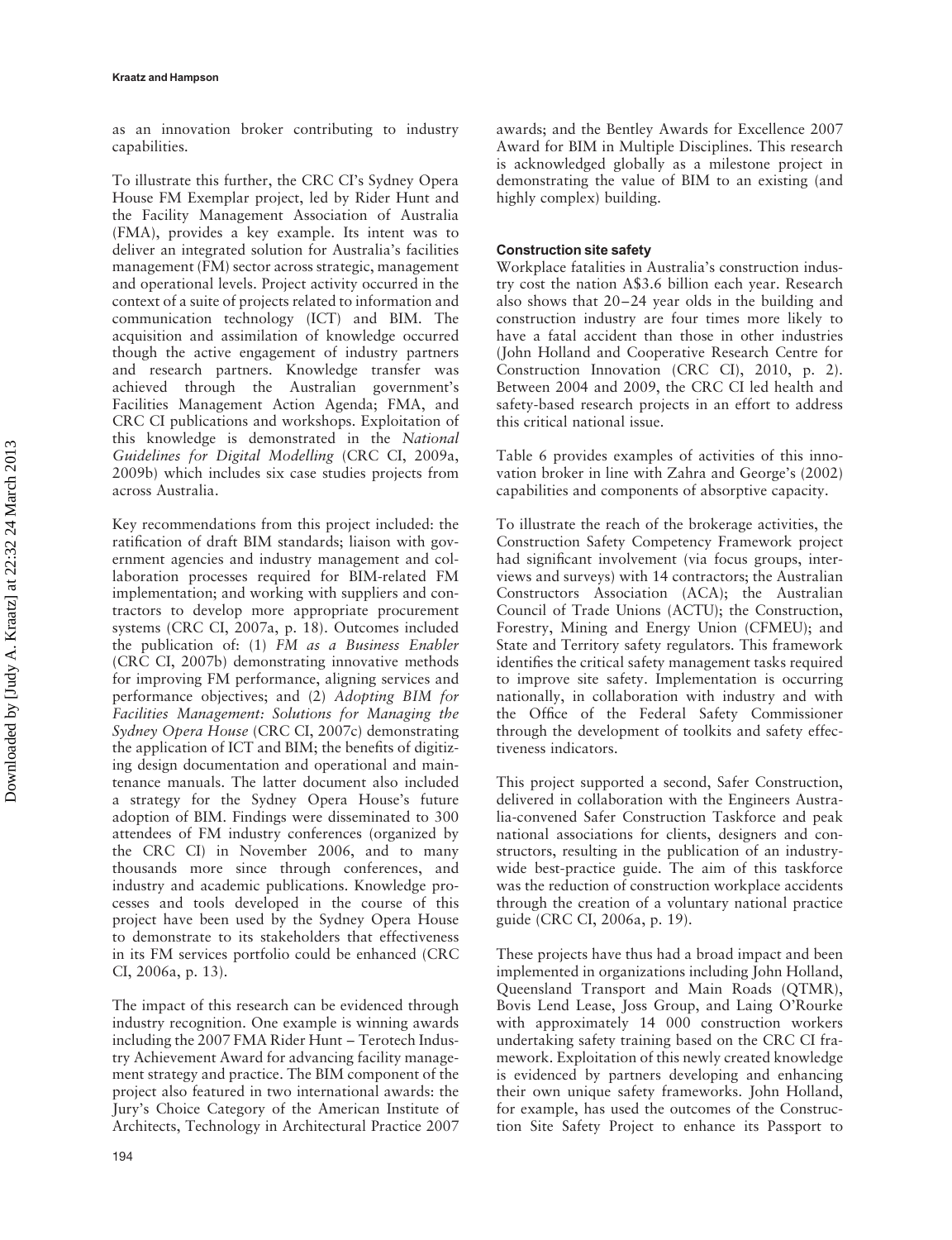| Capability   | Component                                                                                                       | <b>Example</b>                                                                                                                                                                                                                                                                                                                                                                        |
|--------------|-----------------------------------------------------------------------------------------------------------------|---------------------------------------------------------------------------------------------------------------------------------------------------------------------------------------------------------------------------------------------------------------------------------------------------------------------------------------------------------------------------------------|
| Acquisition  | Intensity, speed and direction                                                                                  | Demonstrated through several projects, including:<br>• Construction Site Safety Culture (2004-2006)<br>• Guide to Best Practice for Safer Construction (2006-2007)<br>• Safety Effectiveness Indicators (2007-2009)                                                                                                                                                                   |
| Assimilation | Routines and processes enabling an organization to<br>analyse, process, interpret and understand<br>information | Development in conjunction with industry and researchers of the:<br>• Construction Site Safety Competency Framework (CRC CI,<br>2006b)<br>• Guide to Best Practice for Safer Construction (2007)                                                                                                                                                                                      |
|              | Transformation Develop and refine routines to combine existing and<br>new knowledge                             | For example, the development of:<br>• A Practical Guide to Safety Leadership (2008) – a tool to help<br>safety professionals apply the principles of safety culture<br>within their organizations. It examines safety-critical positions<br>and management tasks; combines practical examples and<br>case studies to help identify behaviours and attitudes which<br>need improvement |
| Exploitation | Routines enabling a firm to refine, extend and<br>leverage existing capabilities                                | Integration into partner work practices, e.g.:<br>. John Holland in the Passport to Safety Excellence Program<br>and the Certificate IV in Safety Leadership (OHS) -<br>Construction<br>• QTMR in its Zero Harm Safety Program                                                                                                                                                        |

Safety Excellence Program. Around 3000 people have attended the programme, contributing to a decrease in workers' compensation claims from 20 claims per 1000 workers in 2003 to fewer than four claims per 1000 workers in 2009–2010 for that organization (SBEnrc, 2010).

Whilst the initial project partners were primarily large organizations, SMEs have clear benefits from this research due to the 'ripple effect' that is apparent in the Australia's construction industry. Training programmes implemented by many large construction companies have also been rolled out to subcontractors. For example, John Holland requires many of its subcontractors to undertake its Passport to Safety Excellence Program based on the Construction Safety Competency Framework; and the NSW [New South Wales] Road and Transport Authority, Melbourne Airport, and Brisbane City Council all specified in their tender documents that training on the Construction Safety Competency Framework is required (SBEnrc, 2010, p. 16). Through such mechanisms the capacity and safety performance of the industry as a whole is thus enhanced.

#### Contributory role in enhancing R&D performance

Zahra and George (2002) provide a model which connects 'antecedents, moderators and outcomes' of construction to underline both external sources of knowledge and experiences that impact an organization's capabilities and that act as triggers for improvement. This model is adapted here, and overlaid with Schiele and Krummaker's (2011) concept of consortium research, illustrating the opportunity for meta-discourse (p. 1143) (Figure 5). Interaction between industry and researchers was a key aim of the CRC CI (Dewulf and Noorderhaven, 2011) facilitated through the active role of both realms in both governance and project decision-making.

By building on a rich pre-existing network of interactions, CRC CI was able to respond to key issues affecting R&D performance and productivity growth in the Australian construction industry. This contribution was done through:

- . establishing a cohesive network of partners
- . aligning private industry, public sector and research partners to develop research projects, manage and deliver research outcomes
- . establishing an industry-supported roadmap for R&D investment, i.e. Construction 2020 (Hampson and Brandon 2004)
- . establishing an intensive program of R&D projects in line with this roadmap
- . developing tools aligned with business processes
- . demonstrating links between existing and bestpractice tools, methods and processes
- . demonstrating how today's best-practice can become tomorrow's business as usual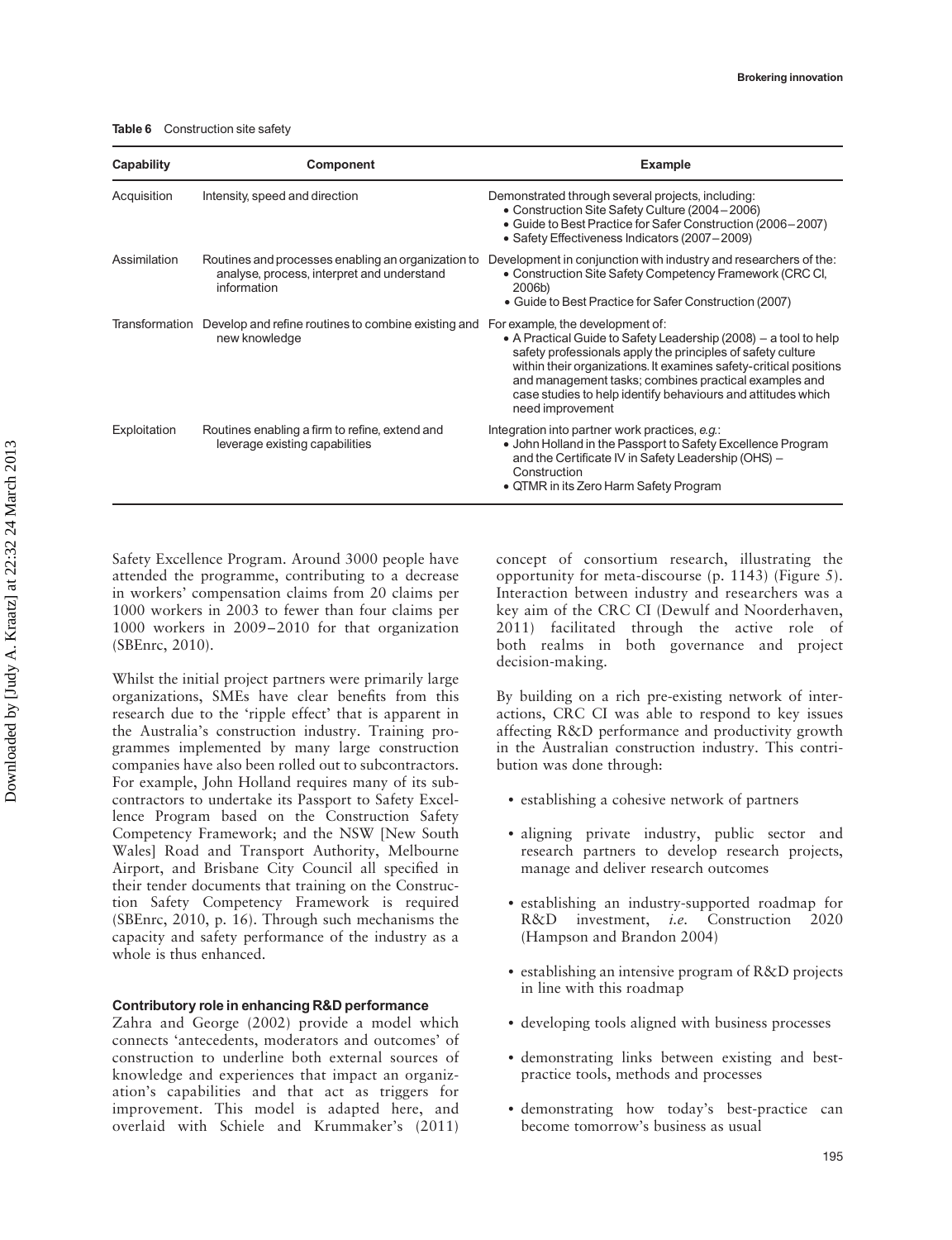

Figure 5 Contributory role in enhancing research and development (R&D) performance. Source: adapted from Zahra and George (2002)

Tangible examples of the benefits of CRC CI's role as an innovation broker are detailed in CRC CI (2009c). Some examples of benefits include: (1) the attendance of 2000 people at four international conferences convened by the CRC CI; (2) 40 industry publications providing benefit to the broader industry supply chain; and (3) project outcomes (such as Safer Construction and National BIM Guidelines) providing direct benefit through practical guidelines for clients throughout the procurement process. The intangible benefits of developing a supply chain innovation network across Australia and internationally has also been anecdotally confirmed as one of the positive and lasting outcomes of the CRC CI.

#### **Conclusions**

A significant shift in R&D investment has occurred in the Australian construction sector in the past decade. The specific focus was the role of a national innovation broker, the CRC CI. The formation of the CRC CI in 2001 paralleled this growth in construction industrybased investment. The case for the activities of the CRC CI contributing to this growth in investment has been illustrated by the growth in the context of growing industry-wide capabilities. These activities built upon an existing network of R&D collaborations from the 1990s, creating a focused environment in which practitioner and researcher could contribute to targeted outcomes of benefit to the industry. This in turn has facilitated increased involvement in the process of R&D and enhanced the uptake of research outcomes through the formal dissemination of research

Downloaded by [Judy A. Kraatz] at 22:32 24 March 2013 Downloaded by [Judy A. Kraatz] at 22:32 24 March 2013

outcomes to project partners and to broader industry through the establishment of a stronger innovation network, publications, seminars, and changes in industry standards and associated training.

Further empirical study is required to determine the extent of the contribution by the innovation broker, alongside other possible contributory factors including: regulatory changes in R&D tax concessions in Australia since 2001 (Manley and Kajewski, 2011, p. 6); an increase in demand relating to the resources boom, increasing urbanization, uptake of ICTs, and growth in 'green' construction; and possible market failure around the ability of traditional public research mechanisms to deliver value to the private sector (Manley and Kajewski, 2011). Further research is being undertaken that will look more explicitly at investment in this industry, based on case studies of past investments and a national survey of industry participants to build understanding of the: (1) underlying conditions for this shift in investment; and (2) the impact of R&D investments since 2001.

#### Acknowledgments

The authors acknowledge the funding (Project 2.7) and support provided by Australia's Sustainable Built Environment National Research Centre and its partners. Core Members include Queensland Government, Government of Western Australia, New South Wales Roads and Maritime Services, John Holland, Parsons Brinckerhoff, Queensland University of Technology, Swinburne University of Technology, and Curtin University.